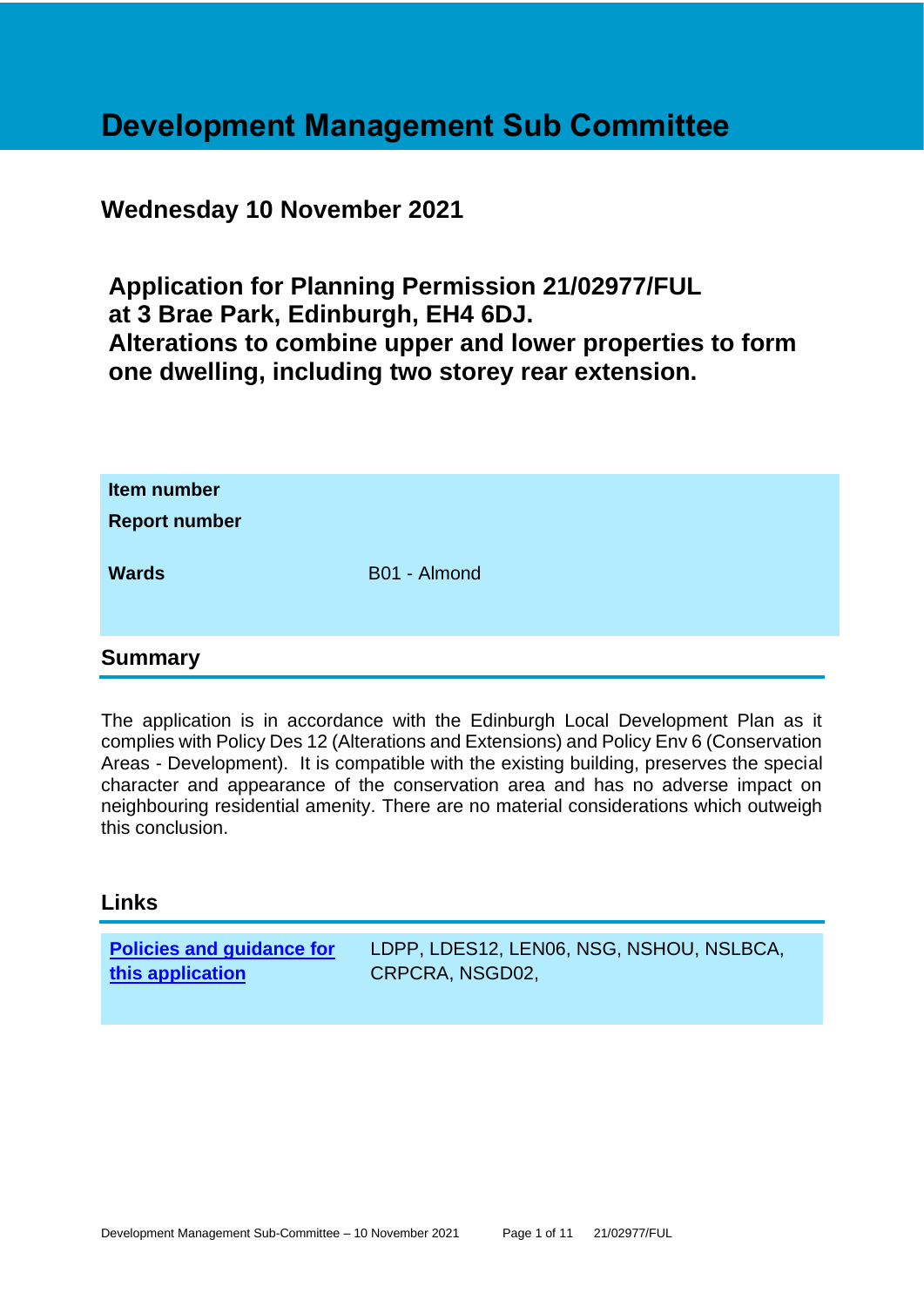# **Application for Planning Permission 21/02977/FUL at 3 Brae Park, Edinburgh, EH4 6DJ**Alterations to combine upper and lower properties to form one dwelling, including two storey rear extension.

# **Recommendations**

**1.1** It is recommended that this application be Granted subject to the details below.

# **Background**

# **2.1 Site description**

The application relates to a traditional two-storey detached property on the northern side of Brae Park. The property is divided into one upper and one lower apartment, with access between both via an external staircase on the rear elevation. The applicant owns and utilises both of these properties as one.

The property has a large garden to the rear with an existing single storey kitchen extension on the rear elevation. A detached single garage is situated to the immediate west of the property, at the end of a narrow single driveway. Further car parking bays are located to the front of the property, beyond the shared access road.

This application site is located within the Cramond Conservation Area.

# **2.2 Site History**

10 May 2000 - planning permission granted to alter and extend dwelling house (application reference: 00/00850/FUL).

01 March 2001 - planning permission granted for extension to dwelling house (application reference: 00/03429/FUL).

04 September 2013 - planning permission granted for installation of new rooflight over kitchen (application reference: 13/03025/FUL).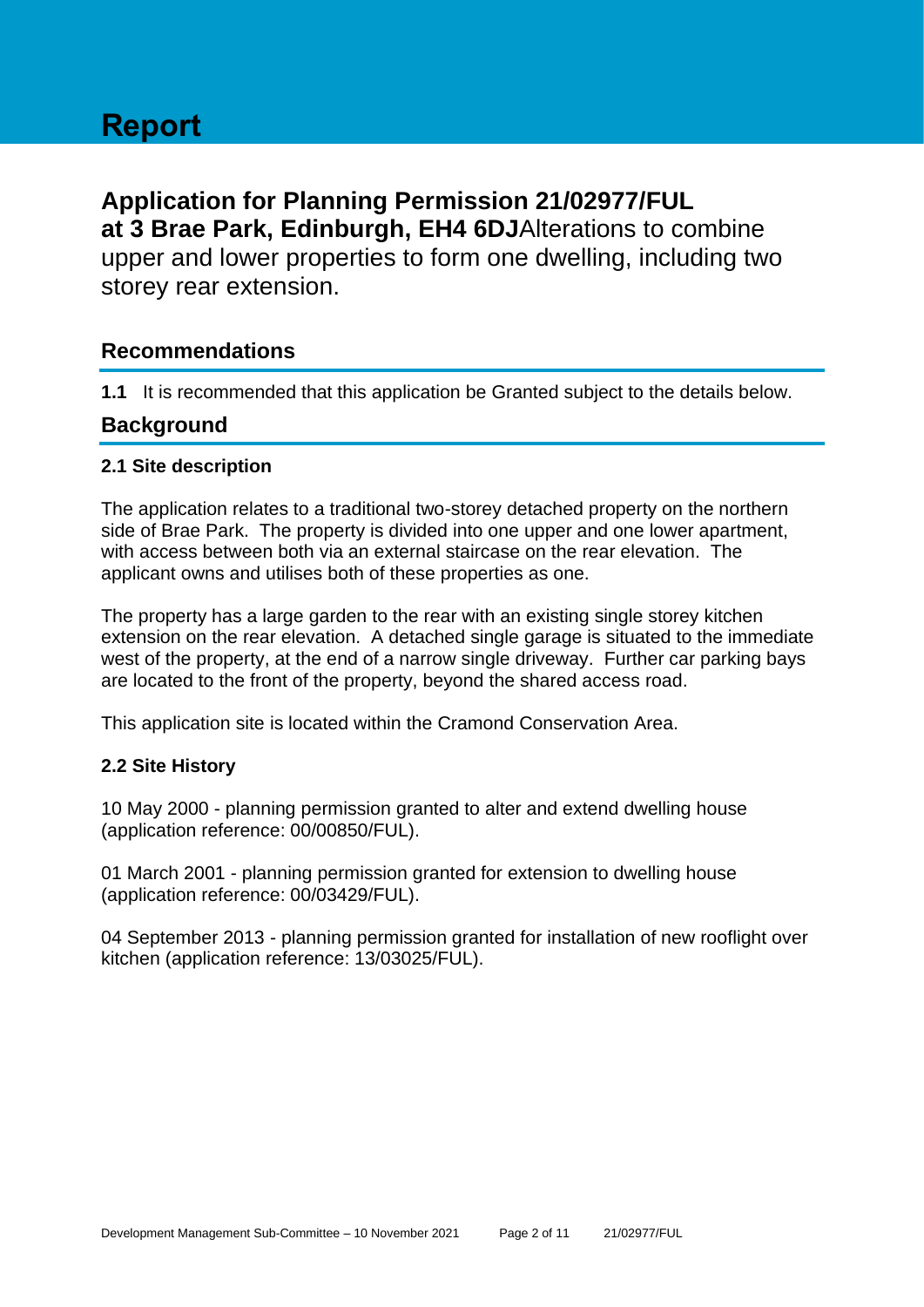# **Main report**

## **3.1 Description of the Proposal**

The proposal seeks to combine both properties by removing existing structures and introducing a staircase within a two-storey extension to the rear elevation. The main element of the proposed extension takes the form of a gable with a pitched roof, set in from the side of the host property. The extension continues across the whole rear elevation of the host property, set back from the proposed gable extension and drops down to one storey with a sloping roof where it meets the boundary with the neighbouring property.

The proposed materials consist of white render, rosemary tiles and timber cladding.

#### Scheme 1

The initial scheme proposed a flat roof on the single storey extension.

The following documents were submitted in support of the application:

- − Daylight and Sunlight Report;
- − Design Statement and
- − 3B Waldram Diagrams.

These are available to view on the Planning and Building Standards Online Services.

#### **3.2 Determining Issues**

Section 25 of the Town and Country Planning (Scotland) Act 1997 states - Where, in making any determination under the planning Acts, regard is to be had to the development plan, the determination shall be made in accordance with the plan unless material considerations indicate otherwise.

Section 64 of the Planning (Listed Buildings and Conservation Areas) (Scotland) Act 1997 states - special attention shall be paid to the desirability of preserving or enhancing the character or appearance of the conservation area.

Do the proposals comply with the development plan?

If the proposals do comply with the development plan, are there any compelling reasons for not approving them?

If the proposals do not comply with the development plan, are there any compelling reasons for approving them?

#### **3.3 Assessment**

To address these determining issues, the Committee needs to consider whether:

- a) the proposed scale, form and design is acceptable and will not be detrimental to the conservation area;
- b) the proposal will preserve and enhance the conservation area;
- c) the proposal will cause an unreasonable loss to neighbouring amenity;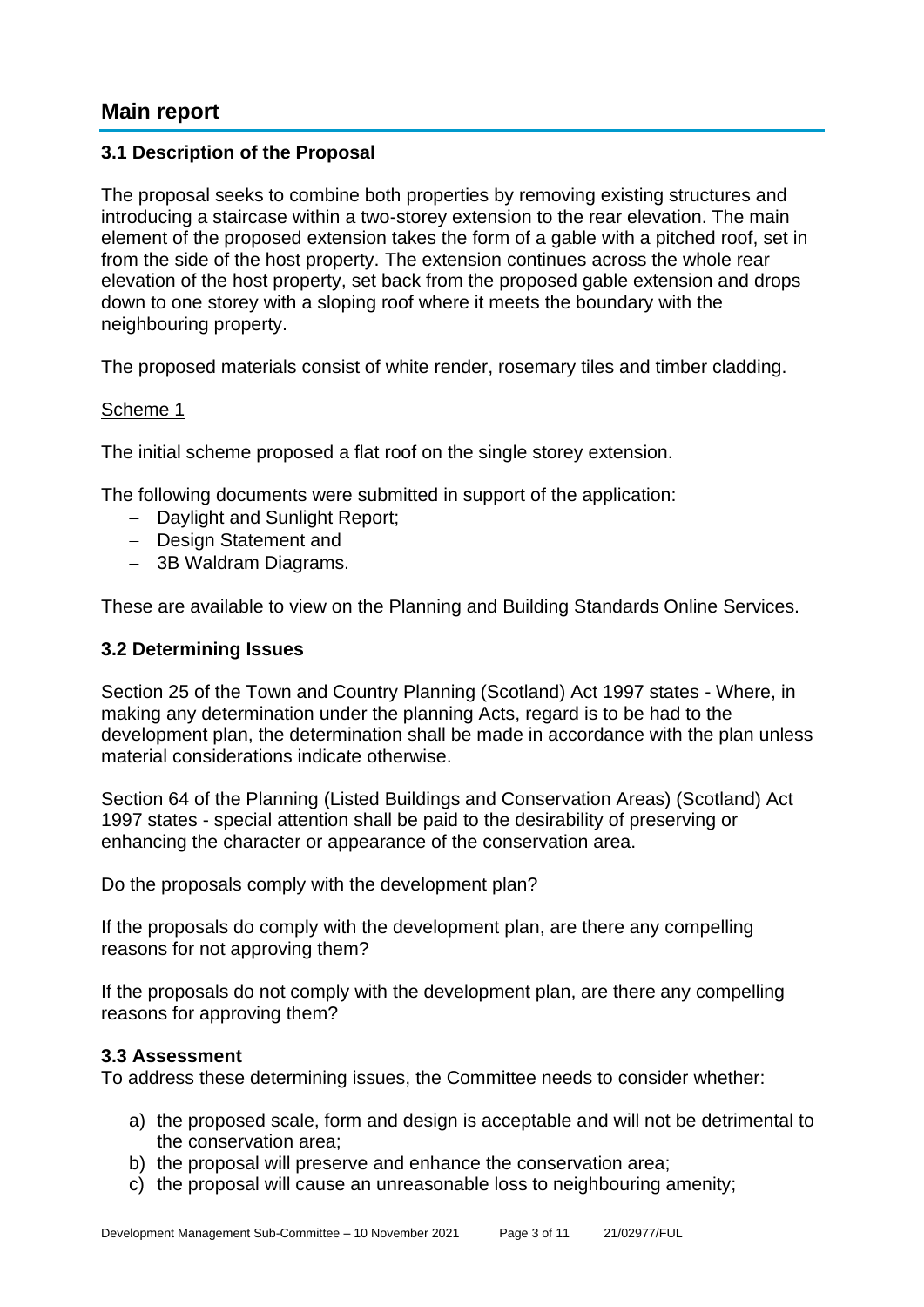- d) any impacts on equalities or human rights are acceptable and
- e) any comments raised have been addressed.

#### a) Scale, form and design

Local Development Plan Policy Des 12 (Alterations and Extensions) ensures extensions are compatible with the existing building, in terms of design and form, choice of materials and positioning.

The proposal allows two properties to become one single dwelling house with the design introducing a simpler form for the rear elevation, unifying the dwelling and ensuring it reads as a single property. The joining of two properties is considered acceptable. The design, form and scale of the proposal relates to host property. The proposed white render and rosemary tiles match the existing material palette, with the introduction of timber cladding on the recessed upper floor providing visual interest and a contemporary contrast to the host property.

Whilst the extension is large in scale, it is considered that it remains subservient to the host property. The existing footprint of the dwelling house is 97.5 m2. The proposal increases this by 36.7 m2, to a proposed footprint of 134.2 m2. The resultant rear garden ground will continue to be in excess of 30 square metres. This is within the guidelines set out in the non-statutory Guidance for Householders and ensures that the site is not being over developed.

The proposals are of an acceptable scale, form and design and are compatible with the existing dwelling. The proposals comply with LDP Policy Des 12 and the non-statutory Guidance for Householders.

#### b) Conservation area

Section 64(1) of the Planning (Listed Buildings and Conservation Areas) (Scotland) Act 1997 states: *"In exercise, with respect to any buildings or other land in a conservation area, of any powers under any of the provisions in subsection (2), special attention shall be paid to the desirability of preserving or enhancing the character or appearance of that area."*

The Cramond Conservation Area Character Appraisal emphasises the enclosed, compact and informal spatial structure, the vernacular style of many of the buildings, the predominance of traditional building materials, and the prevalence of residential uses.

LDP Policy Env 6 (Conservation Areas - Development) permits development within a conservation area where it preserves or enhances the conservation area.

The proposed development preserves the character of the conservation area and is not considered to be out of character for the surrounding informal spatial pattern with similar developments and prominent rear gables common within the surrounding area. The visual impact is minimal as all work is proposed to the rear elevation with the front elevation and streetscene remaining untouched.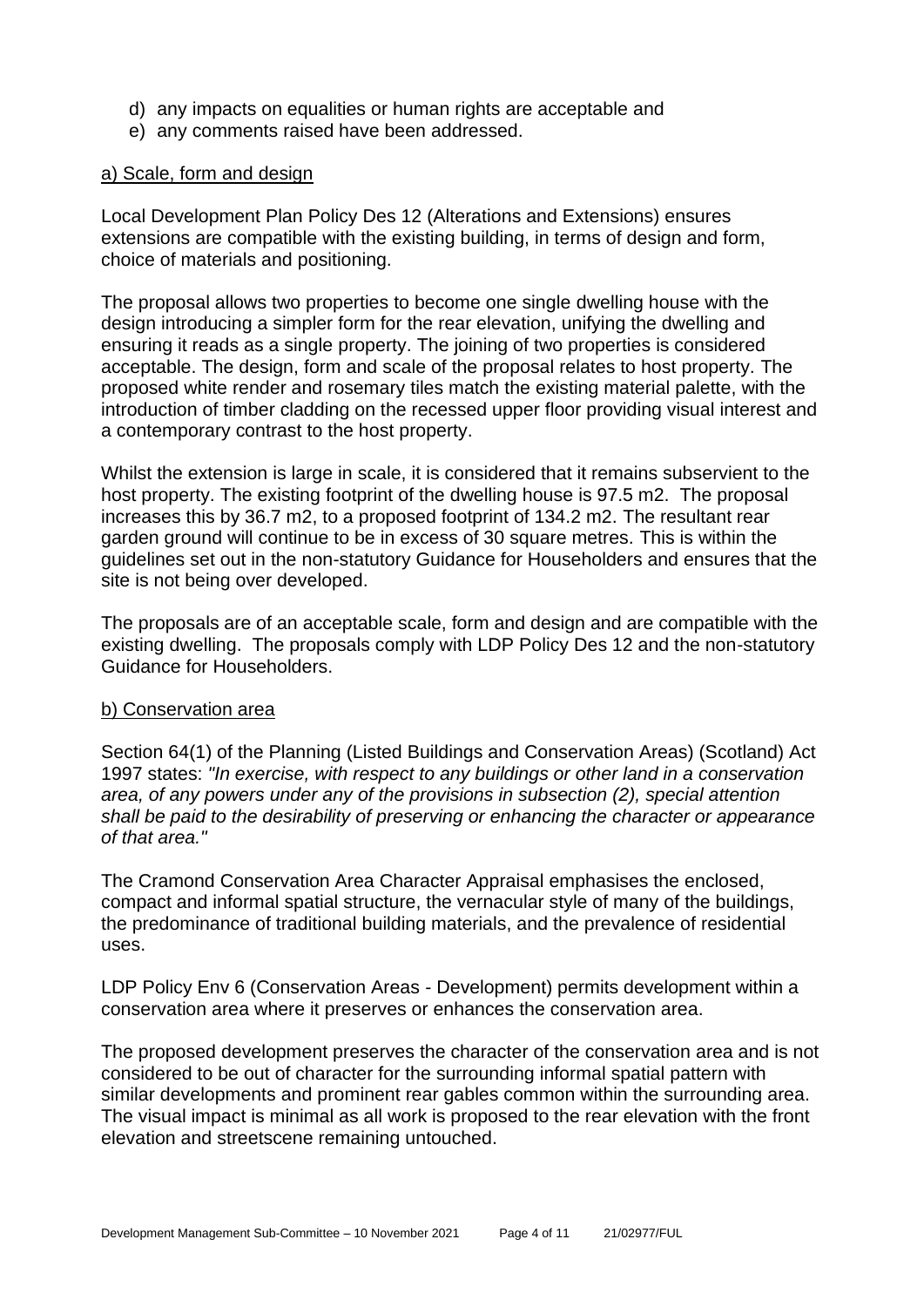The proposals will preserve the character and appearance of the conservation area, compliant with LDP Policy Env 6 and the non-statutory Guidance for Listed Buildings and Conservation Areas.

#### c) Neighbouring amenity

LDP Policy Des 12 (Alterations and Extensions) ensures that any extensions to existing buildings will not result in an unreasonable loss of privacy or natural light to neighbouring properties, whilst ensuring there is no detriment to neighbouring amenity and character. Furthermore, the non-statutory Guidance for Householders and Edinburgh Design Guidance sets out standards that ensure adequate daylighting, privacy and sunlight is protected for applicants and neighbours.

The applicant has submitted a Daylight and Sunlight Report in support of the application which assesses the impact of the proposals on daylight and sunlight to 3B Brae Park and 5 Brae Park. The assessments utilise the Vertical Sky Component (VSC) and Annual Probable Sunlight Hours (APSH) to analyse the impact of daylight and sunlight reaching windows to both properties neighbouring the application site. The results indicate that where there is a reduction in the amount of sunlight and daylight, this reduction has been kept to a minimum and shown to be no less than 80% (0.8) of the existing value.

In relation to sunlight, using the 45-degree line methodology, the first floor element of the extension rises above the 45 degree line. However, a Shadow Study has been provided using hourly intervals to further assess this impact. Whilst this assessment indicates a reduction of sunlight reaching the neighbouring garden to the east in late afternoon, the impact is considered to be negligible due to the overall size of the neighbouring garden and only a small part of low amenity ground being adversely impacted. This minimal impact complies with the standards set out in the non-statutory Guidance for Householders and BRE Guidelines.

Revised drawings were submitted which altered the roof form of the proposed single storey kitchen extension to ensure the proposal met the standards as set out above. The proposed roof form is now sloping downwards to minimise the impact on neighbouring amenity.

Two new windows are proposed on the side elevations (east and west) which have raised concerns of lack of privacy to neighbouring properties. However, these windows, on the first floor, both serve non-habitable rooms and will be glazed with opaque glass. It is therefore considered that they are acceptable and will not be detrimental to the privacy of neighbouring properties.

The proposals have been assessed against requirements set out in the non-statutory Guidance for Householders and Edinburgh Design Guidance to ensure there is no unreasonable loss to neighbouring amenity with respect to privacy, overshadowing and loss of daylight or sunlight. The proposals comply with LDP Policy Des 12, the nonstatutory Guidance for Householders and Edinburgh Design Guidance.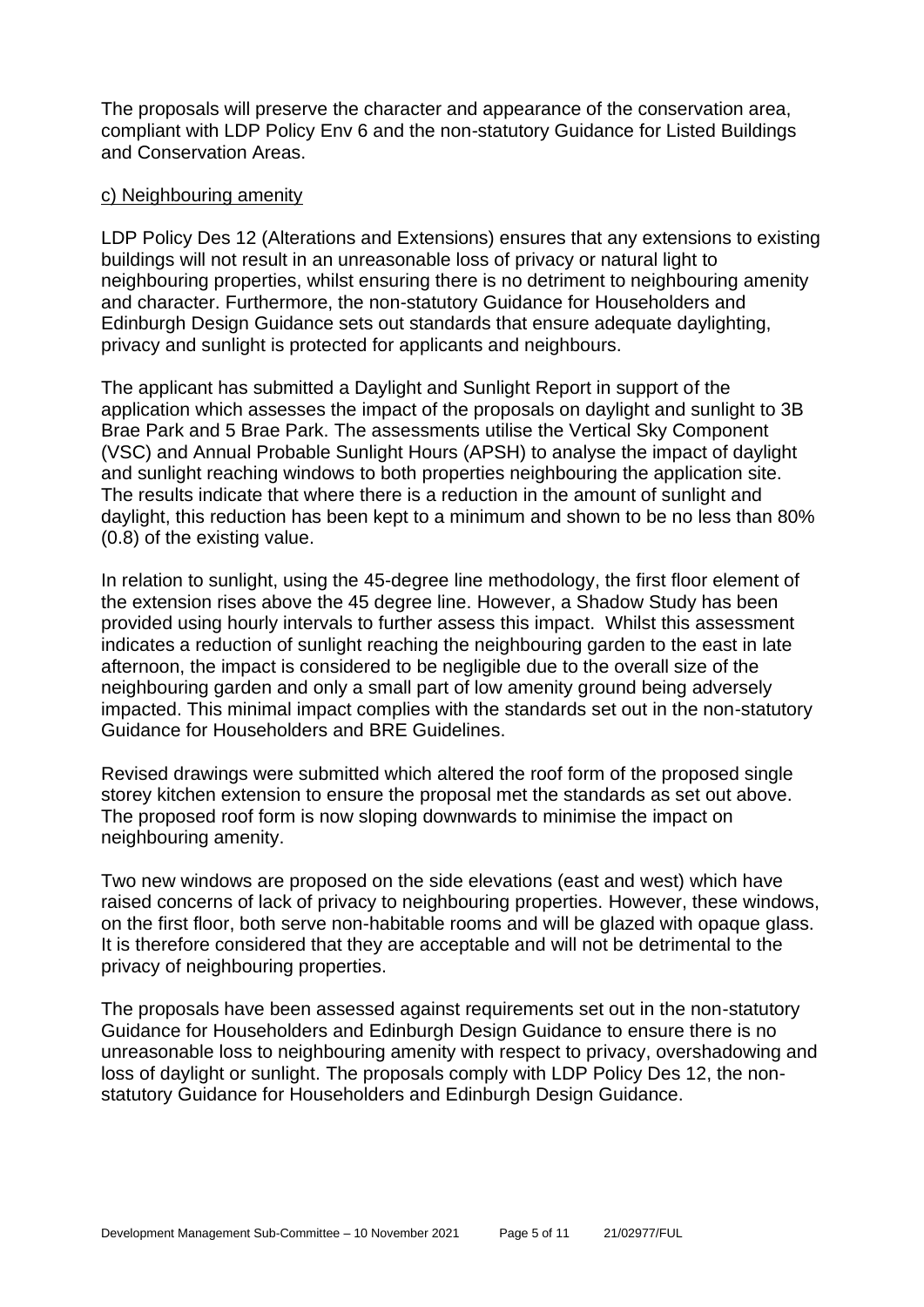## d) Equalities and human rights

This application was assessed in terms of equalities and human rights. No impact was identified.

#### e) Public comments

A total of 44 representations were received.

#### **Material representations - Objections**

- Loss of daylight and sunlight to neighbouring properties addressed in section  $b$ ):
- Detrimental impact on neighbouring privacy addressed in section b);
- Overshadowing to neighbouring properties addressed in section b);
- Not in-keeping with Cramond Conservation Area addressed in section a);
- Vertical roof form not in-keeping and should be sloping addressed in section a);
- Scale and mass out of character for surrounding area addressed in section a);
- Proposed materials not in-keeping with Conservation Area addressed in section a);
- Overdevelopment addressed in section a).

#### **Material representations - Support**

- Support for combining two properties;
- Sensitive modern addition to existing property.

## **Non-material comments**

- Loss of views;
- Proposal would de-value surrounding property prices.

## **Conclusion**

The application is in accordance with the Edinburgh Local Development Plan as it complies with Policy Des 12 (Alterations and Extensions) and Policy env 6 (Conservation Areas - Development). It is compatible with the existing building, preserves the special character and appearance of the conservation area and has no adverse impact on neighbouring residential amenity. There are no material considerations which outweigh this conclusion.

It is recommended that this application be Granted subject to the details below.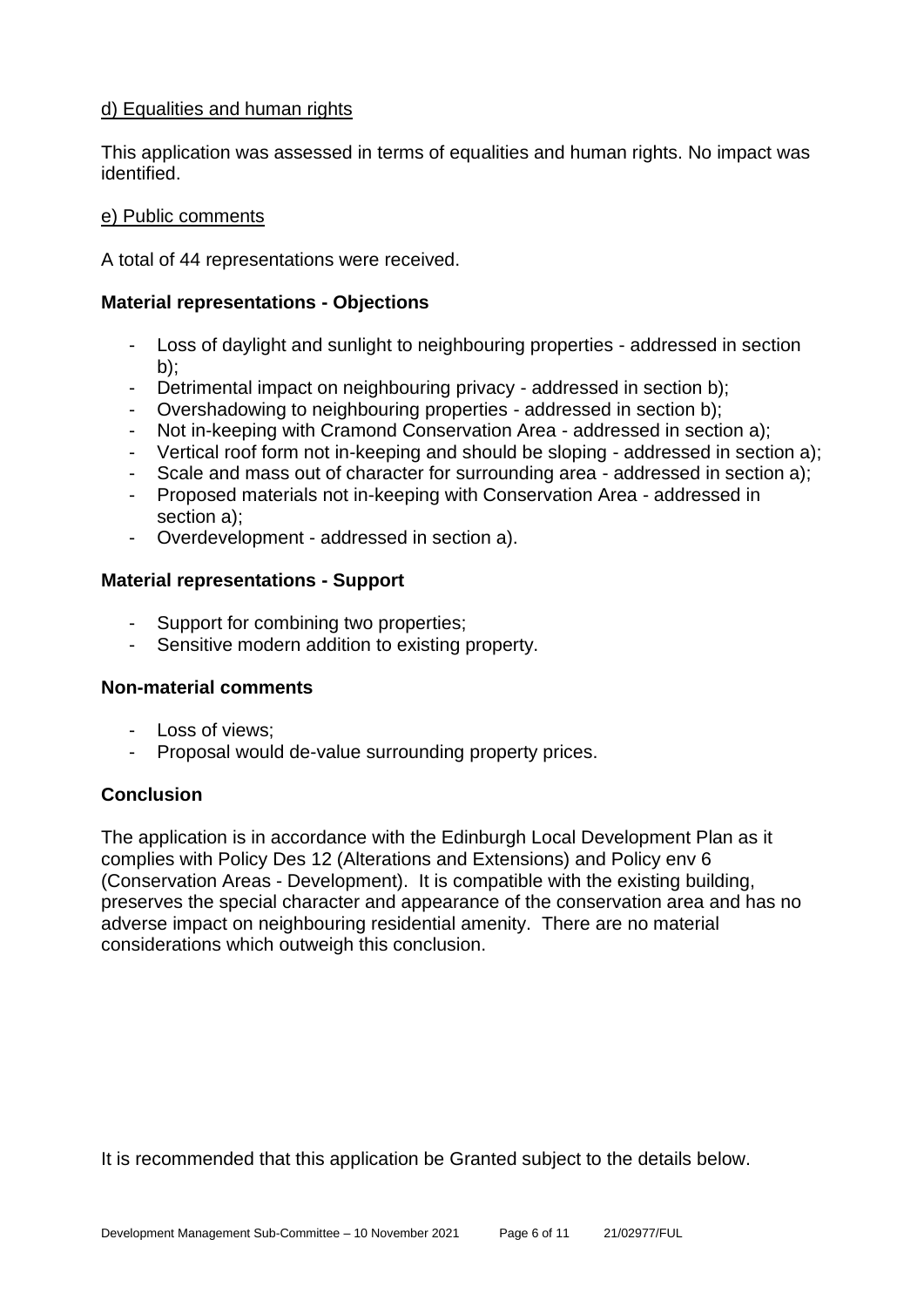# **3.4 Conditions/reasons/informatives**

#### **Informatives**

It should be noted that:

- 1. The development hereby permitted shall be commenced no later than the expiration of three years from the date of this consent.
- 2. No development shall take place on the site until a 'Notice of Initiation of Development' has been submitted to the Council stating the intended date on which the development is to commence. Failure to do so constitutes a breach of planning control, under Section 123(1) of the Town and Country Planning (Scotland) Act 1997.
- 3. As soon as practicable upon the completion of the development of the site, as authorised in the associated grant of permission, a 'Notice of Completion of Development' must be given, in writing to the Council.

# **Financial impact**

#### **4.1 The financial impact has been assessed as follows:**

There are no financial implications to the Council.

## **Risk, Policy, compliance and governance impact**

**5.1** Provided planning applications are determined in accordance with statutory legislation, the level of risk is low.

# **Equalities impact**

#### **6.1 The equalities impact has been assessed as follows:**

The application has been assessed and has no impact in terms of equalities or human rights.

# **Sustainability impact**

#### **7.1 The sustainability impact has been assessed as follows:**

This application is not subject to the sustainability requirements of the Edinburgh Design Guidance.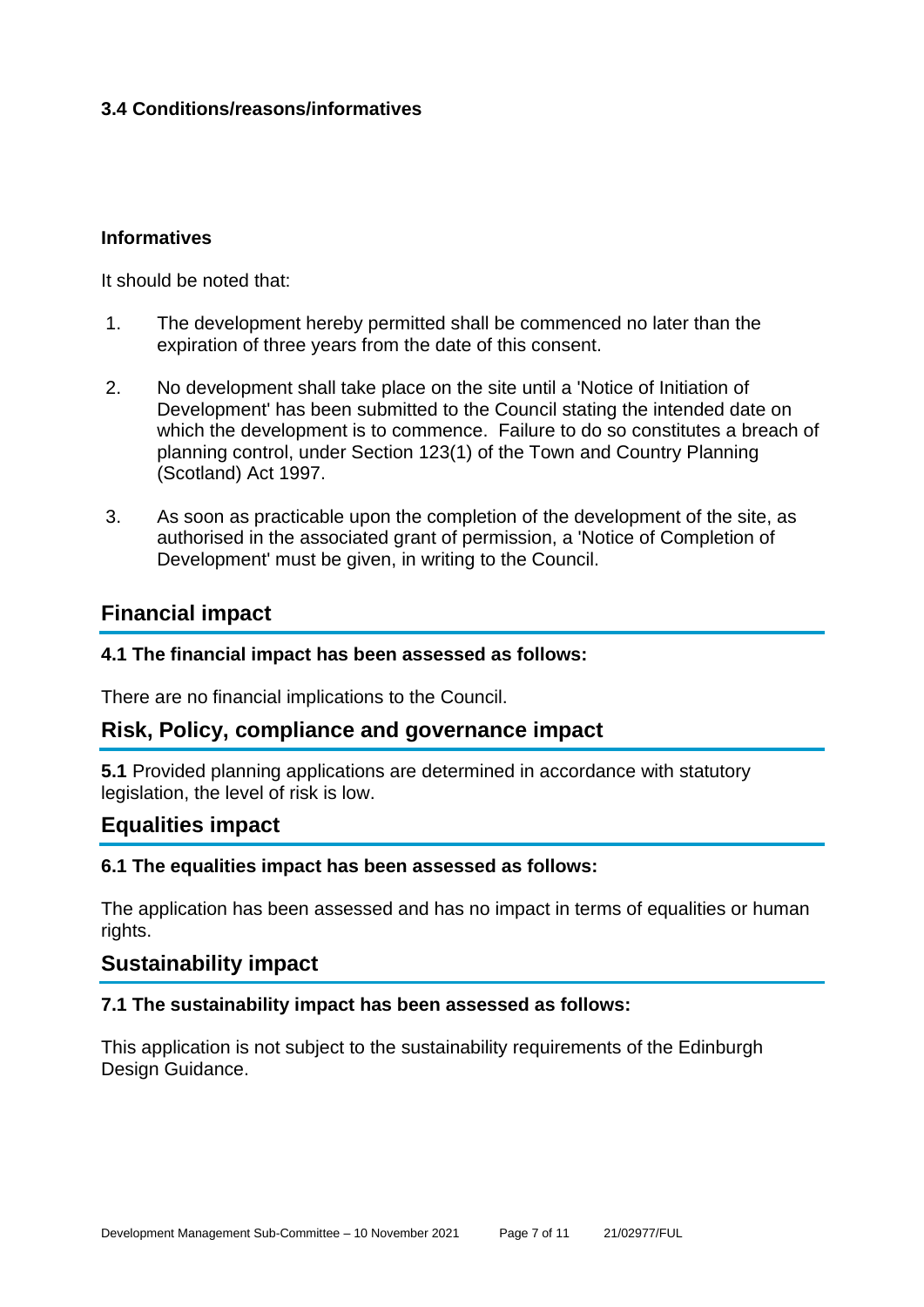# **Consultation and engagement**

# **8.1 Pre-Application Process**

There is no pre-application process history.

# **8.2 Publicity summary of representations and Community Council comments**

44 representations were received.

# **Background reading / external references**

- To view details of the application, go to
- [Planning and Building Standards online services](https://citydev-portal.edinburgh.gov.uk/idoxpa-web/search.do?action=simple&searchType=Application)
- [Planning guidelines](http://www.edinburgh.gov.uk/planningguidelines)
- [Conservation Area Character Appraisals](http://www.edinburgh.gov.uk/characterappraisals)
- [Edinburgh Local Development Plan](http://www.edinburgh.gov.uk/localdevelopmentplan)
- [Scottish Planning Policy](http://www.scotland.gov.uk/Topics/Built-Environment/planning/Policy)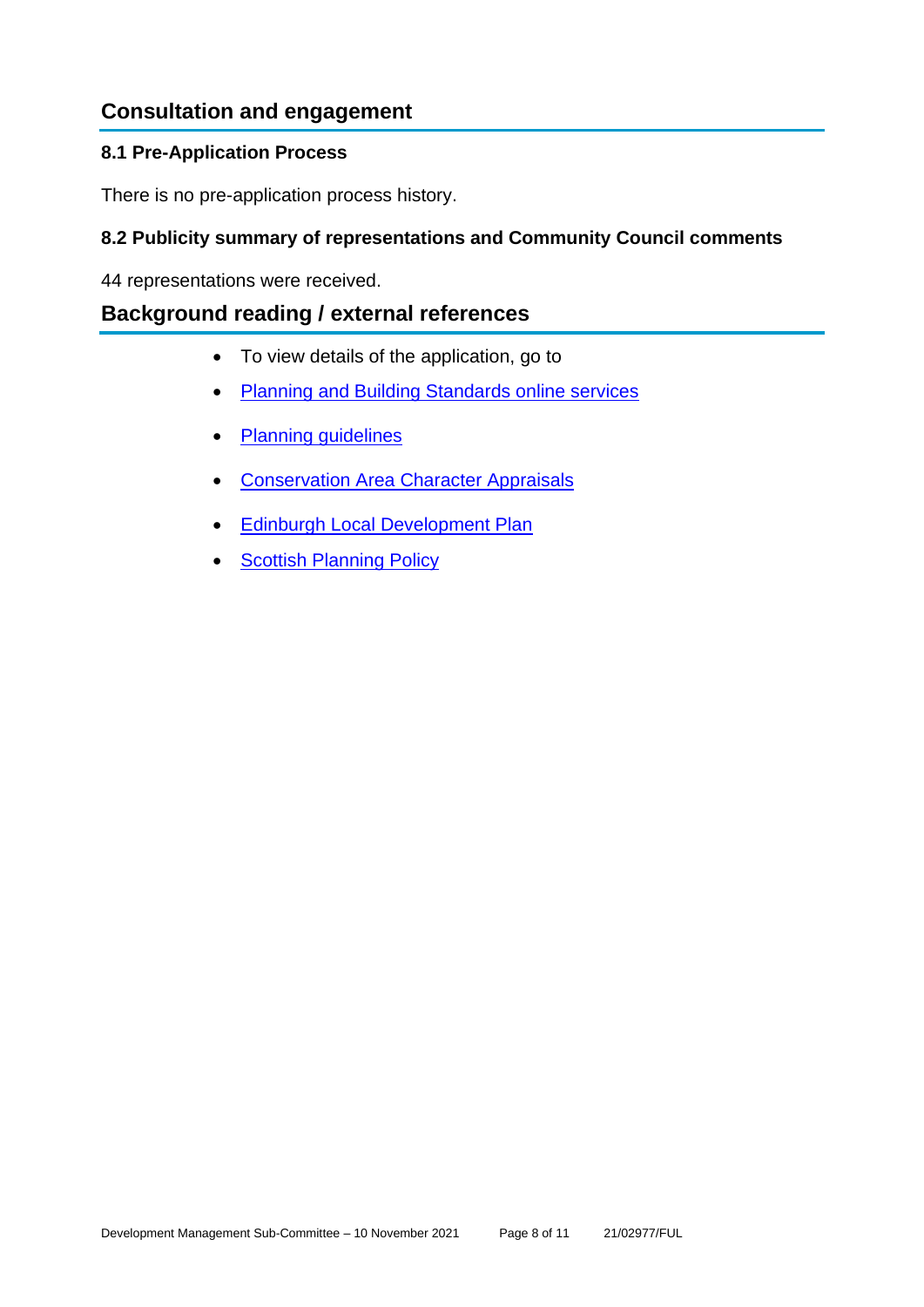| <b>Statutory Development</b><br><b>Plan Provision</b> | Edinburgh Local Development Plan. |
|-------------------------------------------------------|-----------------------------------|
| Date registered                                       | 31 May 2021                       |
| <b>Drawing numbers/Scheme</b>                         | 01-03, 04A, 05A, 06, 07A,         |
|                                                       | Scheme 2                          |

**David Givan** Chief Planning Officer PLACE The City of Edinburgh Council

Contact: Nicola Orr, Planning Officer E-mail: nicola.orr@edinburgh.gov.uk

**Links - Policies**

# **Relevant Policies:**

## **Relevant policies of the Local Development Plan.**

LDP Policy Des 12 (Alterations and Extensions) sets criteria for assessing alterations and extensions to existing buildings.

LDP Policy Env 6 (Conservation Areas - Development) sets out criteria for assessing development in a conservation area.

## **Relevant Non-Statutory Guidelines**

**Non-statutory guidelines** 'GUIDANCE FOR HOUSEHOLDERS' provides guidance for proposals to alter or extend houses or flats.

**Non-statutory guidelines** 'LISTED BUILDINGS AND CONSERVATION AREAS' provides guidance on repairing, altering or extending listed buildings and unlisted buildings in conservation areas.

The Cramond Conservation Area Character Appraisal emphasises the enclosed, compact and informal spatial structure, the vernacular style of many of the buildings,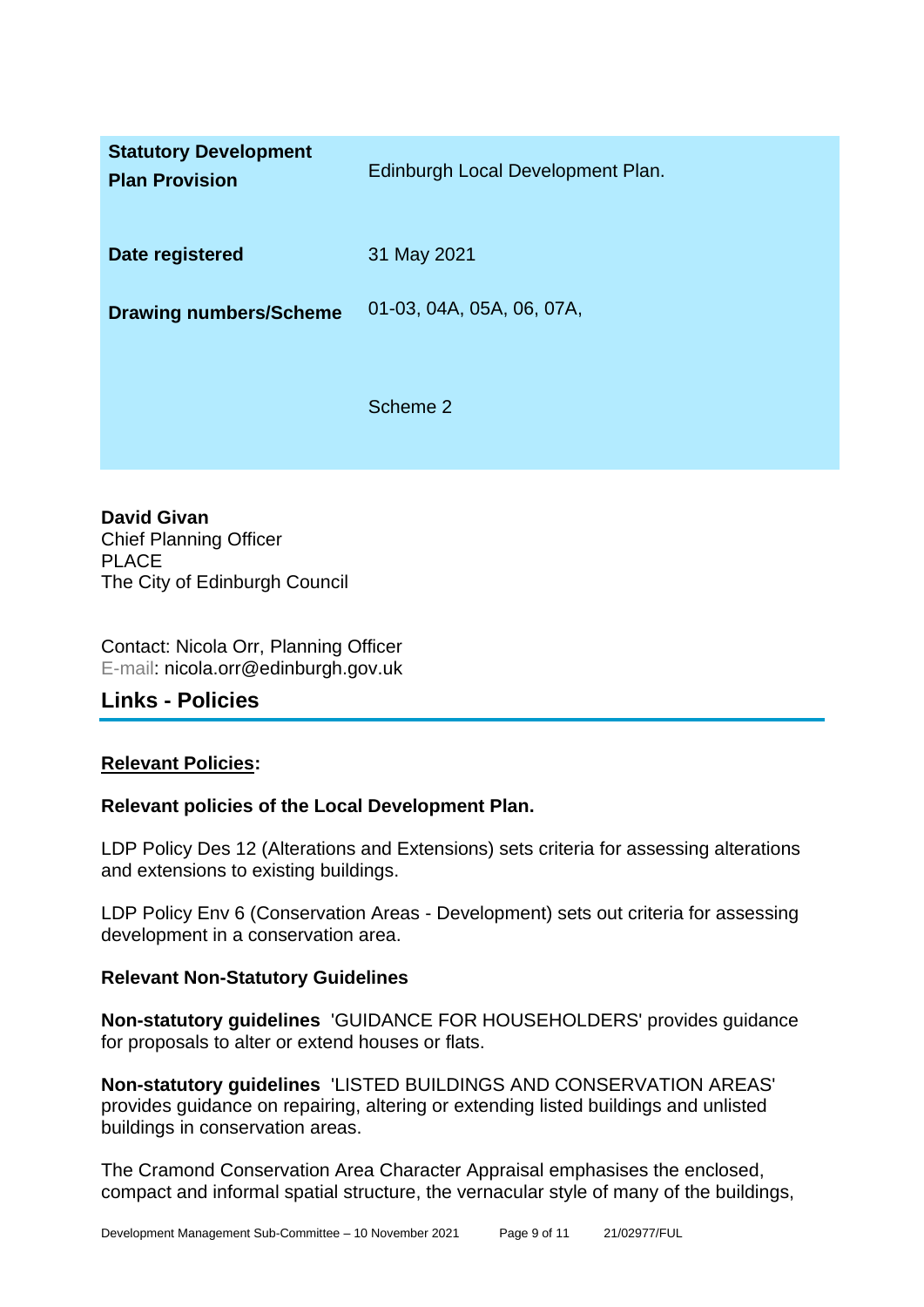the predominance of traditional building materials, and the prevalence of residential uses.

**Non-Statutory guidelines** Edinburgh Design Guidance supports development of the highest design quality and that integrates well with the existing city. It sets out the Council's expectations for the design of new development, including buildings, parking, streets and landscape, in Edinburgh.